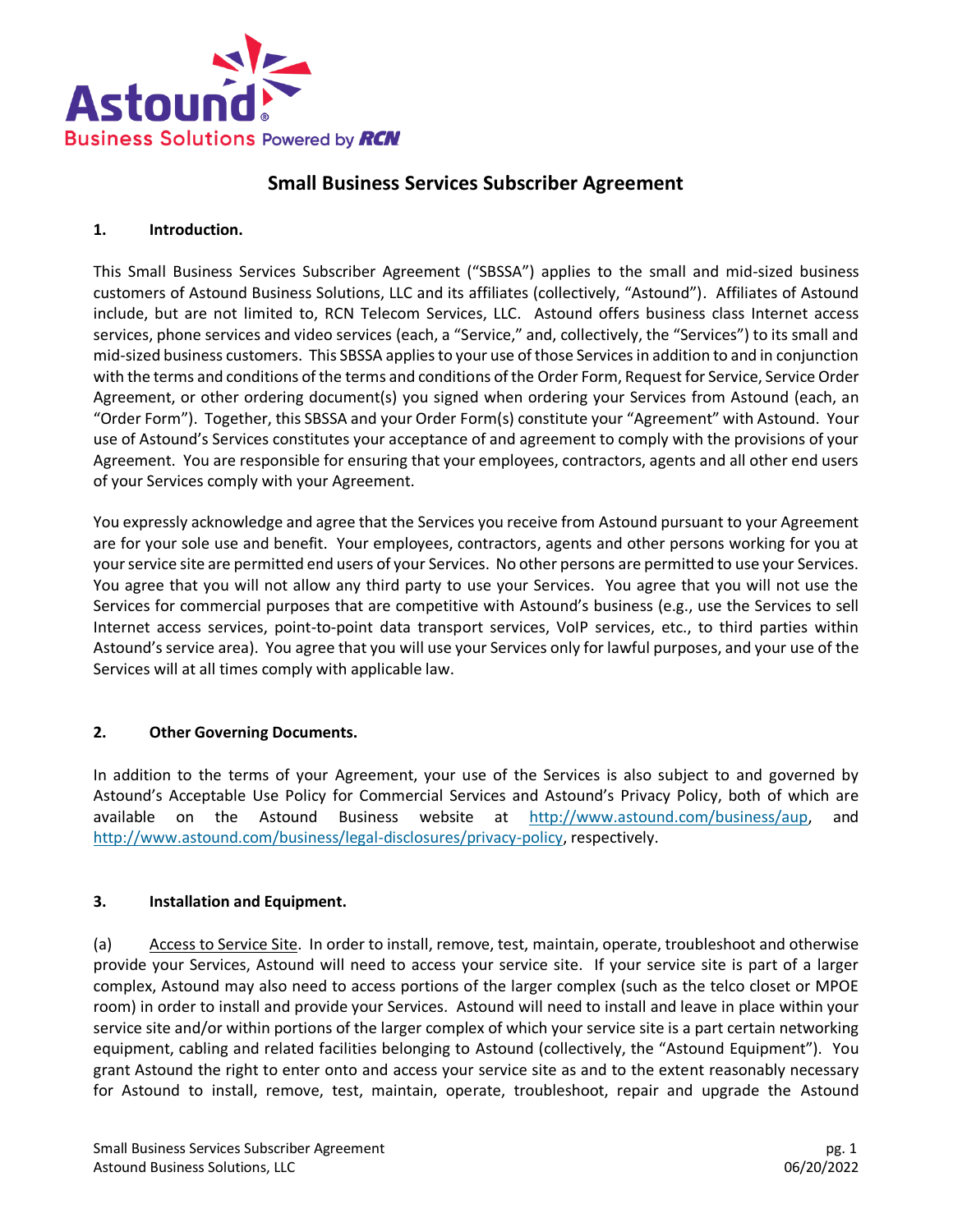Equipment and provide your Services. You understand and agree that Astound may need to drill holes in walls or other similar activities in connection with installing the Astound Equipment.

(b) Permission of Landlord or Property Manager. If you do not own your service site, or if your service site is part of a larger complex that you do not own, you expressly understand and agree that it is your responsibility (not Astound's responsibility) to arrange for your landlord or your landlord's property manager to provide Astound with access to your service site and to any portion of the larger complex (such as the telco closet or MPOE room) that Astound needs to access in order to install, remove, test, maintain, operate, troubleshoot, repair and upgrade the Astound Equipment and otherwise provide your Services. Astound agrees to reasonably cooperate with you and with your landlord and/or your landlord's property manager regarding access to your service site and the larger complex of which your service site is a part. You agree to indemnify and hold Astound harmless from and against any claims or damages asserted by your landlord against Astound (including costs and reasonable attorneys' fees) with respect to Astound's entry onto your service site and/or the larger complex of which your service site is a part in connection with Astound's provision of Services to you. Astound shall not be liable for any effects of normal Services installation and workmanship, such as holes in walls, etc., which may remain after installation or removal of the Astound Equipment, except for damage caused by gross negligence or willful misconduct on the part of Astound.

(c) Astound Equipment. The Astound Equipment is and shall at all times remain the property of Astound. You agree that you will only use the Astound Equipment to receive and use the Services and for no other use or purpose whatsoever. Astound will perform all maintenance and repair of the Astound Equipment during the term of your Agreement. You agree that you will not attempt to repair, relocate, remove, uninstall, re-arrange or otherwise alter the Astound Equipment, nor will you permit any other person to do so. If you believe there is a problem with any of the Astound Equipment, you must immediately contact Astound's customer service department so that Astound can attempt to resolve the problem remotely or send a technician to address the problem. To the extent that you need to handle the Astound Equipment in order to receive your Services (e.g., cycling the power on the router or modem), you agree to use reasonable care in handling, operating and otherwise using the Astound Equipment. If and when your Agreement expires or your Services are otherwise terminated, you will promptly arrange for Astound to disconnect and retrieve the Astound Equipment. The Astound Equipment must be returned in substantially the same condition as when it was installed at your service site (ordinary wear and tear excepted). After removal of the Astound Equipment, Astound shall have no obligation to repair or remediate any holes in walls or other similar impacts associated with having had the Astound Equipment installed.

(d) Liability for Damage or Loss. You expressly understand and agree that if any of the Astound Equipment becomes damaged, or is destroyed, lost or stolen while installed at your service site, you will be liable to Astound for the full replacement cost (without any deduction for depreciation or wear and tear) of that Astound Equipment, regardless of whether or not the damage, destruction, loss or theft was beyond your reasonable control. The preceding sentence does not apply to equipment malfunction in the ordinary course of reasonable usage.

(e) Your Equipment. All equipment and facilities provided by you for use with your Services is "Customer Equipment." You are solely responsible for installing, maintaining, configuring, repairing, replacing, upgrading and using your Customer Equipment. Astound has no responsibility whatsoever with respect to your Customer Equipment. If your Customer Equipment impairs the Services, you will remain liable for payment of the applicable Fees for your Services. If, at your request, Astound should attempt to resolve difficulties caused by your Customer Equipment, such efforts will be performed at Astound's discretion and at Astound's thencurrent standard hourly rates for such work. Any Customer Equipment you use in connection with the Services must meet Astound's then-current minimum technical and other requirements.

Small Business Services Subscriber Agreement pg. 2 Astound Business Solutions, LLC 06/20/2022 (f) Hosted Voice Equipment. If you receive hosted voice (aka UCaaS) Services from Astound, please refer to Section 8 for special provisions governing hosted voice equipment.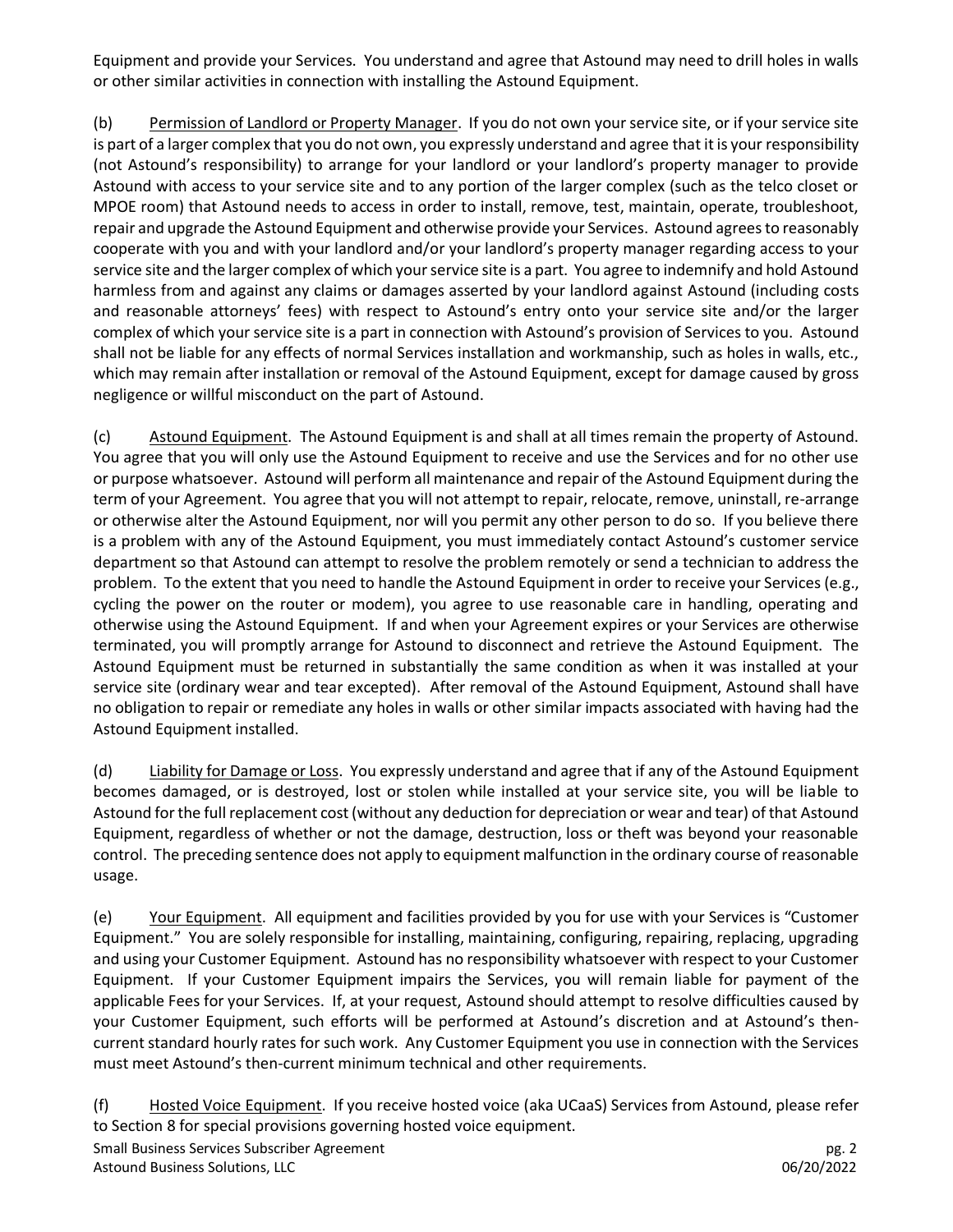## **4. Service Term.**

(a) Month-to-Month Service(s). The Order Form you signed when ordering your Service(s) may state that there is no minimum term for which you have agreed to receive and pay for your Service(s). If your Order Form does not specify a minimum term, or if the term specified on your Order Form is "30 days," "1 month," "M2M" or "month-to-month," then your Services are provided to you by Astound on a "Month-to-Month" basis. Month-to-Month Services may be terminated at any time, by either you or by Astound, on thirty (30) days' notice. In order to terminate Month-to-Month Services, the party desiring to terminate the Services must give the other party no less than thirty (30) days' advance written notice of termination. If your Order Form is a Month-to-Month Order Form, then the remaining paragraphs of this Section 4 do not apply to your Services.

(b) Initial Service Term. The Order Form you signed when ordering your Service(s) may specify an initial service term for which you have agreed to receive and pay for your Service(s) (e.g., 12 months, 24 months, 36 months, etc.) (the "Initial Service Term").

(c) Promotional Pricing. If the pricing (i.e., monthly recurring charges) at which you receive your Service(s) during your Initial Service Term is a promotional rate or is otherwise discounted from Astound's standard retail rates for the Service(s), the promotional or discounted rate will end at the expiration of your Initial Service Term. In such event, the pricing (i.e., monthly recurring charges) for your Service(s) is subject to change upon the start of the first Renewal Term described in Section 4(d) below, with the new rate not to exceed Astound's then-current standard retail rates for the Service(s).

(d) Early Termination for Customer Convenience. At any time during the Initial Service Term, you may discontinue one or more of your Services and/or terminate the corresponding Order Form by delivering no less than thirty (30) days' advance written notice of termination to Astound. Any early termination by you pursuant to this Section is a termination for Customer convenience (i.e., without cause). If you terminate one or more of your Services and/or Order Form(s) for Customer convenience (i.e., without cause), you agree to pay Astound the Termination Charge described in Section 5(g) below.

(e) Automatic Month-to-Month Renewal. Upon expiration of the Initial Service Term for a specific Order Form, unless either you or Astound delivers written notice of termination to the other party no less than thirty (30) days prior to the expiration of the Initial Service Term, the Order Form at issue will begin to automatically renew on a month-to-month basis (the "Renewal Period"). During the Renewal Period, either party may terminate the Order Form at any time, by giving no less than thirty (30) days' advance written notice of termination to the other party. At any time during the Renewal Period, Astound may increase the pricing for the Services by delivering no less than thirty (30) days' advance written notice of the new pricing to you, with the new rate not to exceed Astound's then-current standard retail rates for the Service(s) at issue.

(f) Early Termination for Cause. As stated in Section 11 below, either you or Astound may terminate a Service and/or the corresponding Order Form prior to its scheduled expiration date if the other party breaches a material provision of the Agreement and does not cure the breach within the time frames specified in Section 11. Any such termination is a termination for cause. If Astound terminates one or more of your Services and/or the corresponding Order Form(s) for cause, you agree to pay Astound the Termination Charge described in Section 5(g) below.

## **5. Payment and Billing.**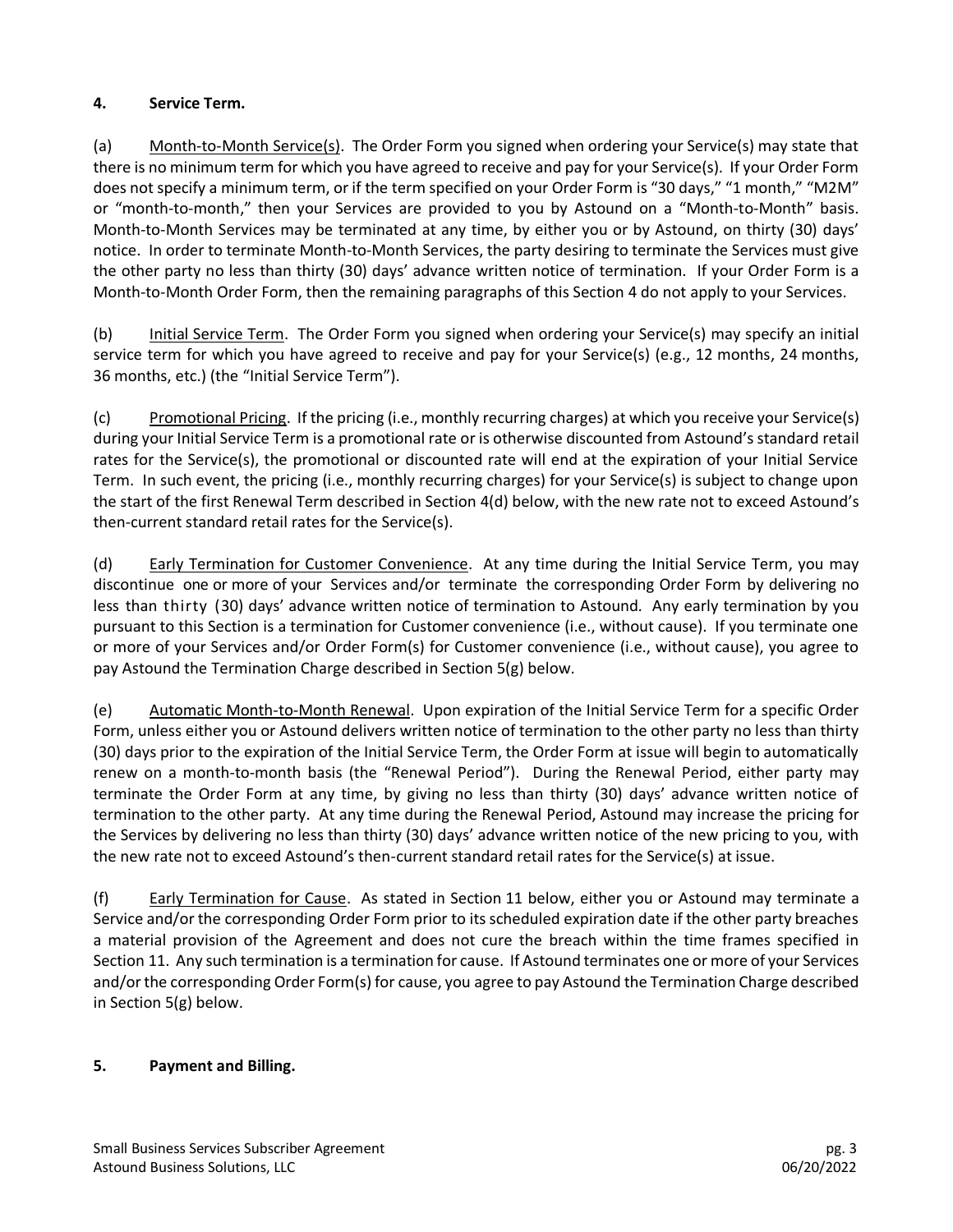(a) Fees. All amounts owed by you to Astound under your Agreementshall be called "Fees." You agree to pay Astound the following types of Fees: (i) the monthly recurring charges for your Services; (ii) the monthly recurring charges for rental of Astound Equipment (if any); (iii) any one-time installation charges; (iv) any onetime service charges for work you authorize Astound to perform; (v) all applicable local, state and federal taxes and fees, as more fully described below; and (vi) all other amounts Astound is authorized to charge you pursuant to your Agreement (e.g., reimbursement for lost or damaged Astound Equipment, charges associated with overdue accounts, early Termination Charges, etc.). Astound will begin charging Fees for your Service(s) when the Service(s) have been installed, tested and are available for your use. Fixed fees shall be billed in advance and usage-based Fees shall be billed in arrears. Fixed fees for any partial month shall be pro-rated.

(b) Invoices. Astound shall deliver invoices on a monthly basis. You agree to promptly inform Astound of any changes to your billing address. You agree to pay all undisputed invoices within thirty (30) days of receipt. If you believe there is an error in your invoice, you must immediately contact Astound to report same. If you do not report an alleged billing error to Astound within sixty (60) days of receiving the invoice at issue, you agree that you have waived your right to object to the invoice and the Fees shown on the invoice shall be deemed valid and accurate.

(c) Applicable Taxes. The Fees listed in your Order Form do not include Applicable Taxes (as defined below). Applicable Taxes are additional. Except for taxes based on Astound's net income or taxes for which you possess a valid exemption certificate, you shall be responsible for payment of all applicable taxes and regulatory fees, however designated, that arise in any jurisdiction, including, without limitation, value added, consumption, sales, use, gross receipts, excise, access, bypass, or other taxes, fees, duties, charges or surcharges, that are imposed on, incident to, or based upon the provision, sale, or use of the Service(s) (collectively "Applicable Taxes"). The Applicable Taxes will be individually identified on invoices. If you are entitled to an exemption from any Applicable Taxes, you must provide Astound with a valid exemption certificate (in a form reasonably acceptable to Astound). Astound will give prospective effect to any valid exemption certificate you submit.

(d) Past-Due Amounts; Disconnection of Services. You expressly understand and agree that failure to timely pay Fees to Astound constitutes a breach of your Agreement. Past-due Fees shall bear interest in the amount of 1.5% per month, or the highest amount allowed by law, whichever is lower. You understand and agree that if your account is past-due, Astound may impose reasonable late fees, may disconnect your Service(s) and/or terminate your Agreement. To re-connect any disconnected Service(s), you may be required, in addition to paying your full outstanding balance, to pay reconnection charges, to provide Astound with a security deposit, and/or to authorize automatic payment of future invoices from your bank account or credit card. If Astound has terminated your Agreement due to your breach for non-payment, Astound reserves the right to refuse to reconnect your Services. Astound may send your past-due account to a collections agency or to an attorney. You will be responsible for all costs and expenses (including collection agency costs and reasonable attorneys' fees) incurred by Astound in collecting past-due Fees from you. Astound may charge you fees for returned checks and/or for debit or credit card chargebacks.

(e) Credit Check; Automatic Payment. You agree that Astound may, as a condition of providing or continuing to provide Services to you, verify your credit standing with one or more credit reporting agencies. Based on your credit rating and other applicable criteria, as a condition of providing or continuing to provide Services to you, Astound may require a security deposit and/or that you arrange for automatic monthly payments to be made from your bank account or credit card. If you have elected to be automatically billed by credit card, debit card or ACH transfer, you expressly authorize Astound to automatically collect payment of your balance owed on a monthly basis.

Small Business Services Subscriber Agreement pg. 4 Astound Business Solutions, LLC 06/20/2022 (f) Responsibility for Unauthorized Charges. You expressly understand and agree that you are legally responsible for payment of all charges incurred through use of your Service(s), regardless of whether or not such charges were actually authorized by you (e.g., international long distance charges, pay-per-view video,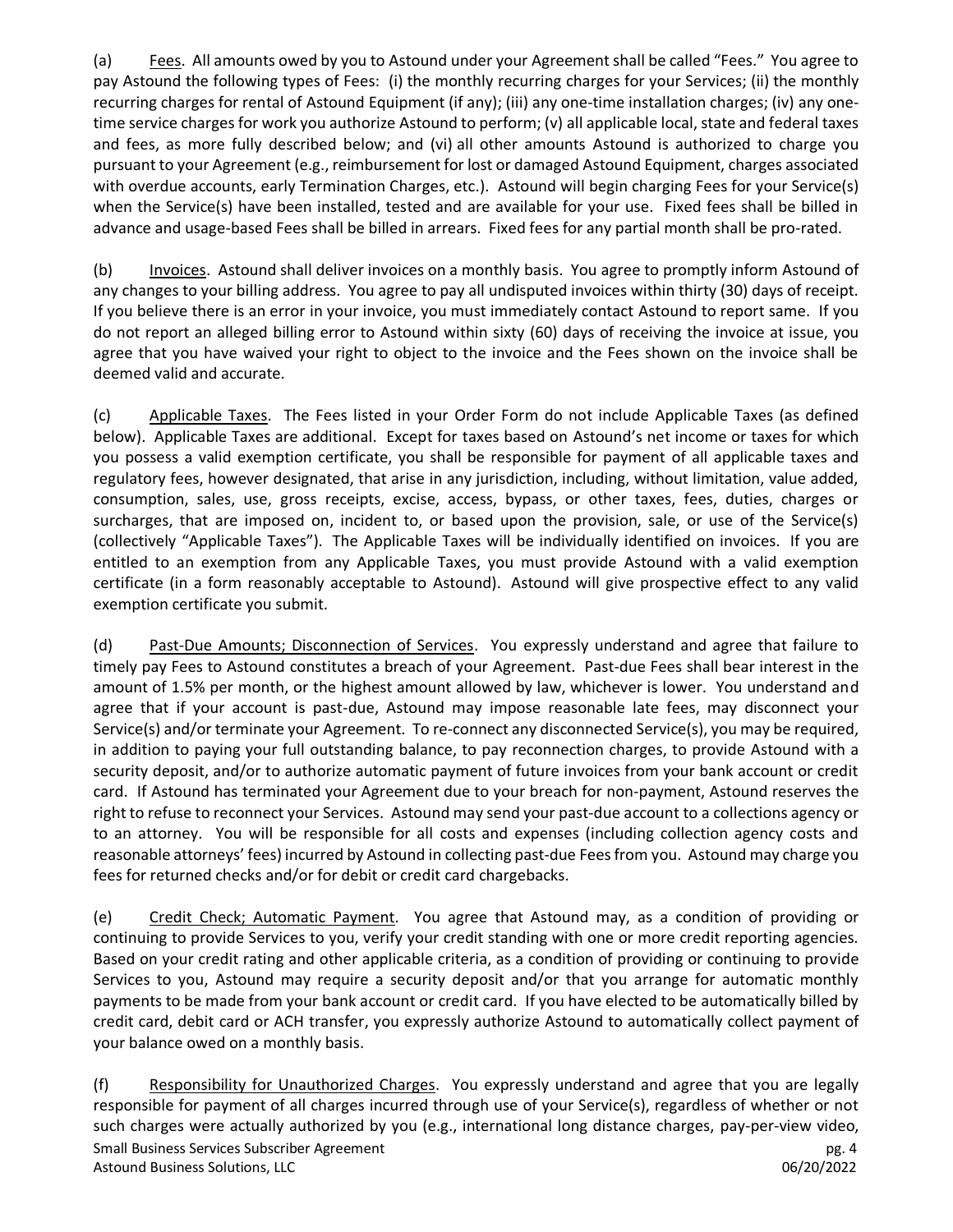VOD, etc.). You are responsible for securing your internal network and your Services so that unauthorized use of your Services does not occur. Astound is entitled to assume that any communication made through your Service(s) is authorized by you until you alert Astound that your Services have been compromised.

(g) Early Termination Charge. You agree to pay Astound the early termination charge (the "Termination Charge") described in this paragraph if either of the following occur: (i) you terminate one or more of your Service(s) prior to the expiration of the Initial Service Term for Customer convenience (i.e., without cause); or (ii) Astound terminates one or more of your Service(s) prior to the expiration of the Initial Service Term for cause.

(h) Calculation of Termination Charge. If you incur a Termination Charge , the Termination Charge shall equal the sum of the following: (1) all unpaid amounts for Services actually provided prior to the early termination date; (2) any non-recurring charges associated with the terminated Service(s) that have not yet been paid to Astound; (3) any disconnection or other early termination charges Astound reasonably incurs on your behalf in connection with the early termination; and (4) the greater of (A) any buy-out payment Astound made to you in connection with the Service(s) that are being terminated, or (B) the monthly recurring charges for the Service(s) that are being terminated multiplied by the number of months then-remaining in the Initial Service Term (partial months to be pro-rated). You expressly acknowledge and agree that the calculation of the Termination Charge set forth above is a genuine estimate of Astound's actual damages in the event of the early termination of your Service(s) during the Initial Service Term and is not a penalty.

### **6. Astound's Internet Access Services.**

If you receive Internet access Services from Astound, the provisions of this Section apply to your use of Astound's Internet access Services.

(a) Acceptance of Risk. You expressly acknowledge and agree that the Internet is a shared network that is not secure and is not controlled by Astound. Any content you access through the Internet access Services is provided by independent third-party content providers over which Astound does not exercise control. Astound does not preview, exercise editorial control over, or endorse any opinions or information accessed through the Services. You expressly understand and agree that it is possible data or files you send or receive over the Internet will be monitored by third-parties and/or subject to unauthorized access by third-parties. Third-parties may gain access to your data, including confidential information. Data or files transmitted over the Internet may contain computer viruses, ransomeware, or other harmful components. Astound has no responsibility and assumes no liability for any such acts or occurrences. You expressly assume the risks inherent in connecting your internal network and your Customer Equipment to the Internet and in accessing and using the Internet through the Services.

(b) Bandwidth Limitations; Data Allotment. Astound offers multiple tiers of Internet access Service to meet the differing needs of its customers. When you signed your Order Form, you selected a maximum bandwidth for your Internet access Service. You expressly understand and agree that the actual bandwidth you experience at any time will vary based on numerous factors, such as the type and configuration of your internal network equipment, the number of devices simultaneously using your Internet access Service, the amount of traffic Astound's network is then-experiencing, and other similar factors. Each tier of Internet access Service may include an allotment of data consumption that you may use during each calendar month at no additional charge. Downloading and uploading are aggregated for purposes of determining your data consumption. If your tier of Internet access Service includes a data allotment, you understand and agree that you will be charged additional fees for data usage in excess of your allotted amount. Unused data from your monthly usage allotment expires at the end of your billing cycle and does not carry over to subsequent months.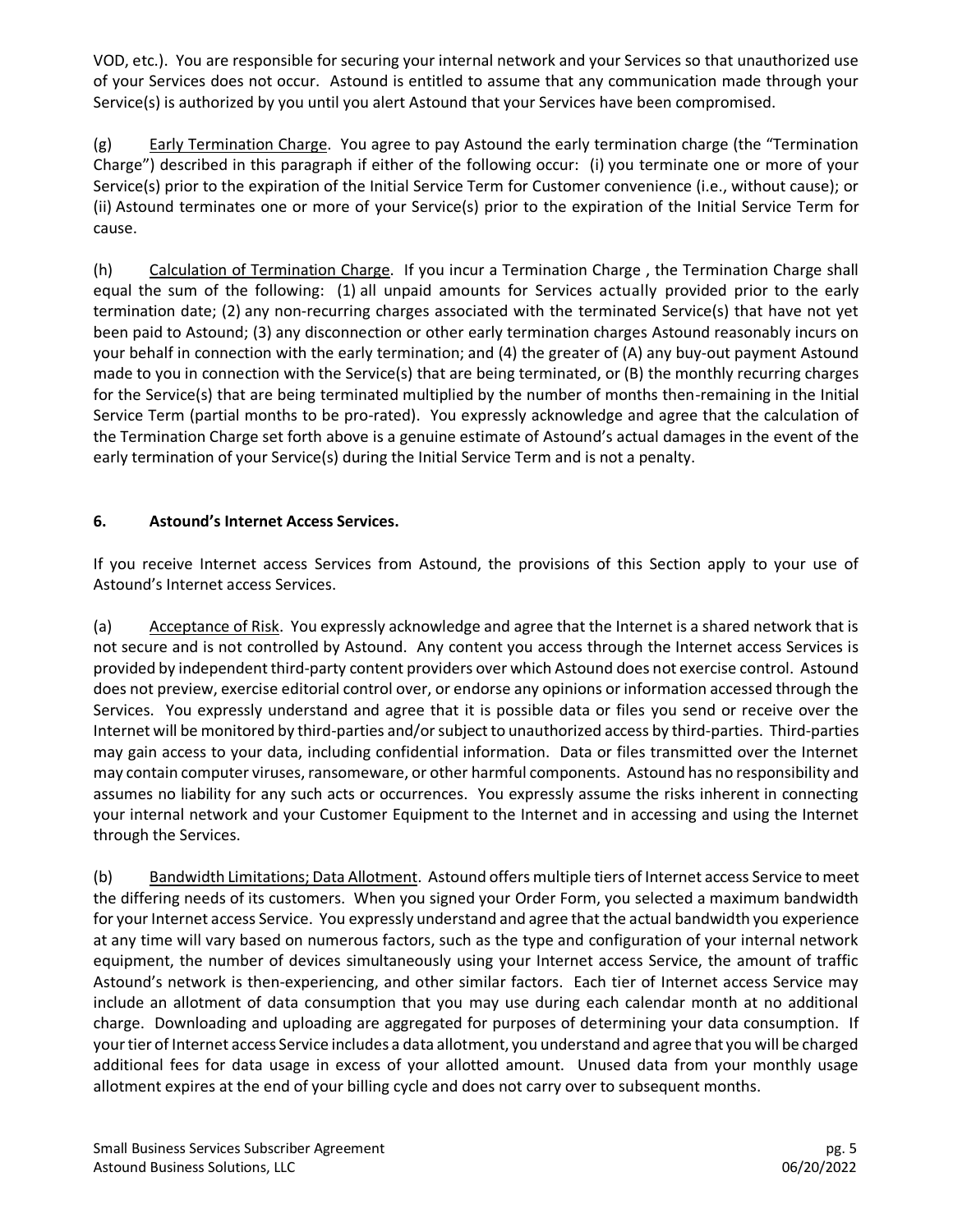(c) IP Addresses. Any IP addresses provided to you by Astound in connection with the Services are and will remain the property of Astound. You will not alter, modify, sell, lease, assign, encumber or otherwise tamper with the IP addresses. Astound reserves the right to change addressing schemes at any time.

#### **7. Astound's Phone Services.**

If you receive phone Services (including hosted voice Services) from Astound, the provisions of this Section apply to your use of Astound's phone Services.

(a) VoIP Services. Astound's phone Services are provided via Internet Protocol voice network (aka "VoIP"). VoIP services operate using the standard commercial electrical power provided to your service site. Astound does not provide a back-up generator, UPS or other alternate power source for the Services; accordingly, in the event of a power outage at your service site, unless you have arranged for back-up power, the VoIP Services will be unavailable until electrical service is restored. You acknowledge and accept that the Service is not represented as fail-safe and is not designed for use in situations where error-free, mission-critical or uninterrupted service is essential. Astound will not be responsible for, and you expressly assume all risk of, any losses or damages arising as a result of the unavailability of the Service, including the inability to reach 911 or other emergency services, or the inability to contact your security system, your fire alarm system or any remote medical monitoring service provider.

(b) Battery Back-Up. Astound may offer a battery back-up for purchase with the phone Services. If you have purchased a battery back-up from Astound, you understand and agree that the performance of the battery back-up is not guaranteed. If the battery back-up power supply is not correctly installed, fails or malfunctions, or is exhausted during the course of a sustained power outage, your phone Services will not function until electrical service is restored.

(c) Important Notice Regarding E911 Service. Federal Communications Commission rules require providers of VoIP phone services to remind customers of these important E911 facts: (i) Astound needs a complete and correct service site address in order to deliver accurate location information to E911; (ii) If you move your VoIP phone equipment to a different physical address, you must call Astound immediately to update the location information, otherwise E911 will not have your correct location information on file; (iii) VoIP services operate using the standard electrical power provided to the service site, so unless you have arranged for a back-up power supply, the Services will be unavailable during a power outage; (iv) You may not be able to make E911 calls if there is a power outage, network outage or other technical problems, or if your phone service is terminated or suspended.

(d) Disclosure of Your Information. Unless you expressly inform Astound otherwise as described below, you agree that Astound may disclose your name, address and/or telephone number(s) to the general public in connection with Caller ID functions, telephone directories, 411 and E911 services. You agree that Astound may disclose your personally identifiable information to the communications providers serving persons to whom you make phone calls so that your calls can be completed. If you wish to have Astound remove any of the information from any of the services described above, you must inform Astound's customer service department of your wishes.

Small Business Services Subscriber Agreement pg. 6 and pg. 6 pg. 6 pg. 6 pg. 6 pg. 6 pg. 6 pg. 6 pg. 6 pg. 6 pg. 6 pg. 6 pg. 6 pg. 6 pg. 6 pg. 6 pg. 6 pg. 6 pg. 6 pg. 6 pg. 6 pg. 6 pg. 6 pg. 6 pg. 6 pg. 6 pg. 6 pg. 6 pg. 6 Astound Business Solutions, LLC 06/20/2022 (e) Limitation of Liability Regarding Directory Listings. Should any of the following types of errors occur with respect to the listing or non-listing of one or more of your phone number(s), the total liability of Astound in connection with such error will not in the aggregate exceed the monthly charges, if any, which you have actually paid to Astound to list or not to list or to publish or not to publish the number(s) at issue for the affected period: (i) any phone number for which you have requested unlisted or nonpublished status is published or included in any directory, directory assistance database, or is otherwise disclosed to any unauthorized person; (ii) any phone number which you requested be published or listed in any directory or directory assistance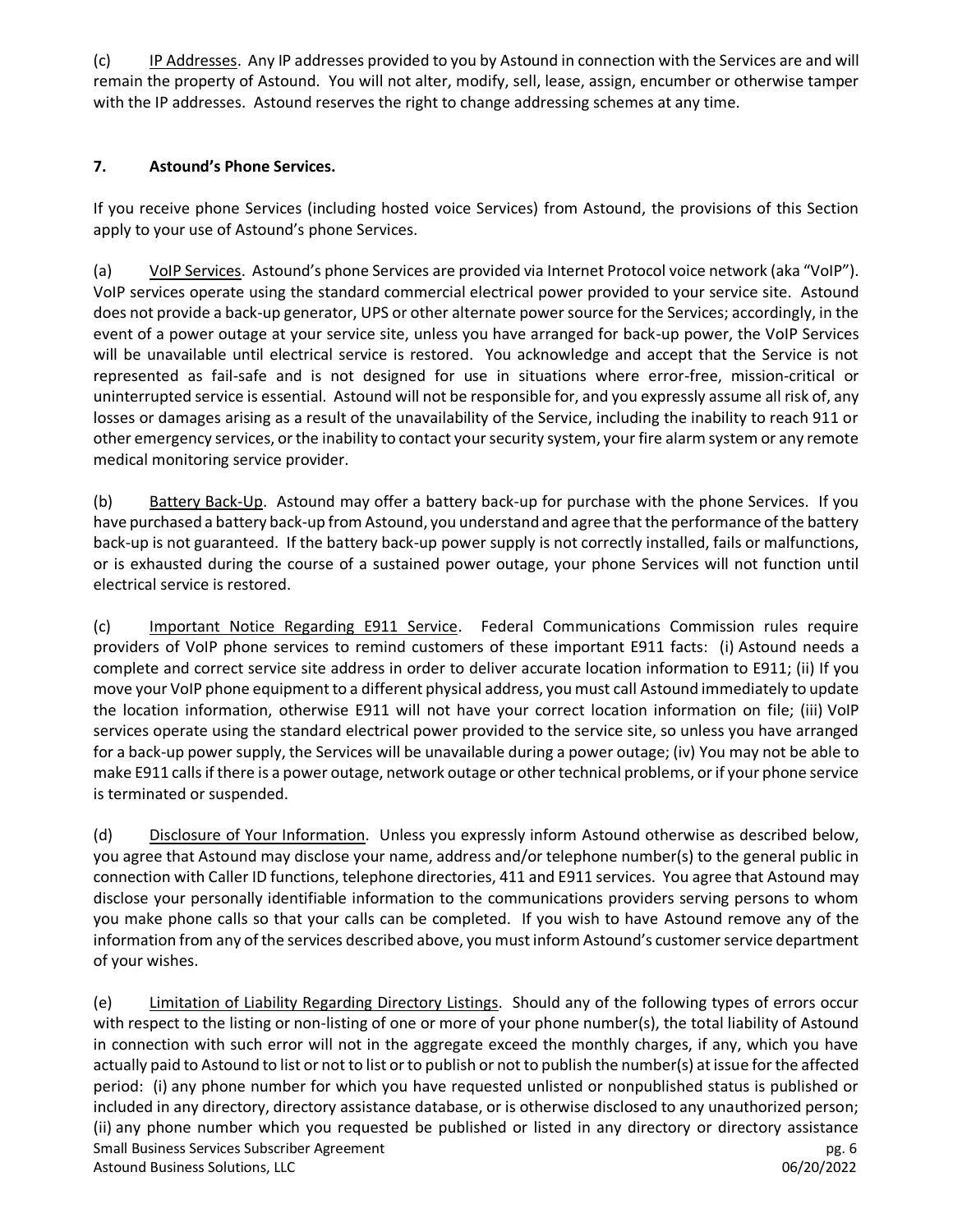database is not so published or listed; and/or (iii) any published or listed phone number contains material errors or omissions. You agree to hold Astound, its officers, directors, employees, agents and affiliates harmless from and against any and all claims for damages in excess of the foregoing that are caused or claimed to have been caused, directly or indirectly, by the types of errors described in this paragraph.

## (f) Transfer/Porting of Phone Numbers.

(i) Transfer/Porting of Phone Numbers to Astound Phone Service. If you are switching to Astound's phone Service from another phone service provider, you may transfer (aka "port") your existing phone number(s) to Astound's phone Service, provided that: (1) you request the phone number transfer when you place your order for Astound's phone Service; (2) your current/previous phone service provider releases your phone number(s) at Astound's request, without delay or charge; (3) the transfer of your phone number(s) to Astound's Service would not, in Astound's view, violate applicable law or Astound's standard phone number porting processes and procedures; (4) where applicable, you acknowledge and agree that if your Astound phone Service is set up before the number transfer becomes effective, you may only be able to make limited outgoing calls until the transfer takes effect; and (5) you acknowledge and agree that, to avoid interruption in your phone service, you must have your Astound phone Service installed prior to the effective date of the number transfer. Your existing/previous phone service will be disconnected on the effective date of the number transfer. Thus, if you do not have Astound's phone Service installed prior to the effective date of the port, you will not have phone service for the ported phone number until your Astound phone Service is activated.

(ii) Transfer/Porting of Phone Numbers from Astound to Another Provider. If you are switching to another phone service provider from Astound's phone Service, you may transfer (aka "port") your existing phone numbers from Astound to your new provider by terminating your phone Service with Astound and placing the number transfer order with your new phone service provider. Astound will release your phone number(s) to your new service provider so long as: (1) your new service provider requests the number transfer from Astound upon termination of your Astound phone Service; (2) your new service provider is willing to accept transfer of the phone number(s) without delay or charge; and (3) transfer of your phone number(s) would not, in Astound's view, violate applicable law or Astound's standard phone number porting processes and procedures.

(g) Long Distance Providers. Unless otherwise expressly agreed to in writing, Astound has no obligation or responsibility to arrange for termination or removal of telecommunications services provided by long distance providers. You remain responsible for terminating and removing any such unwanted services and circuits provided by other long distance providers. You understand that you may designate only one primary interexchange carrier for any one telephone number for state-to-state (interLATA), intrastate and international usage.

(h) Long Distance Charges. Any long distance rates listed in your Agreement are the rates as of the effective date of that Agreement and may not reflect the actual rates applicable at any given time during the term of the Agreement. All long distance charges are exclusive of applicable taxes, and Astound may add or adjust rates and charges in order to recover amounts it is required or permitted by governmental or quasigovernmental authorities to collect from or pay to others in support of statutory or regulatory programs ("Governmental Charges"), plus amounts to recover reasonable administrative costs associated with such Governmental Charges.

(i) International Calling Charges. The rates listed in your Agreement do not include charges for international calls. Astound will pass through to you all charges for any international calls made via your phone service.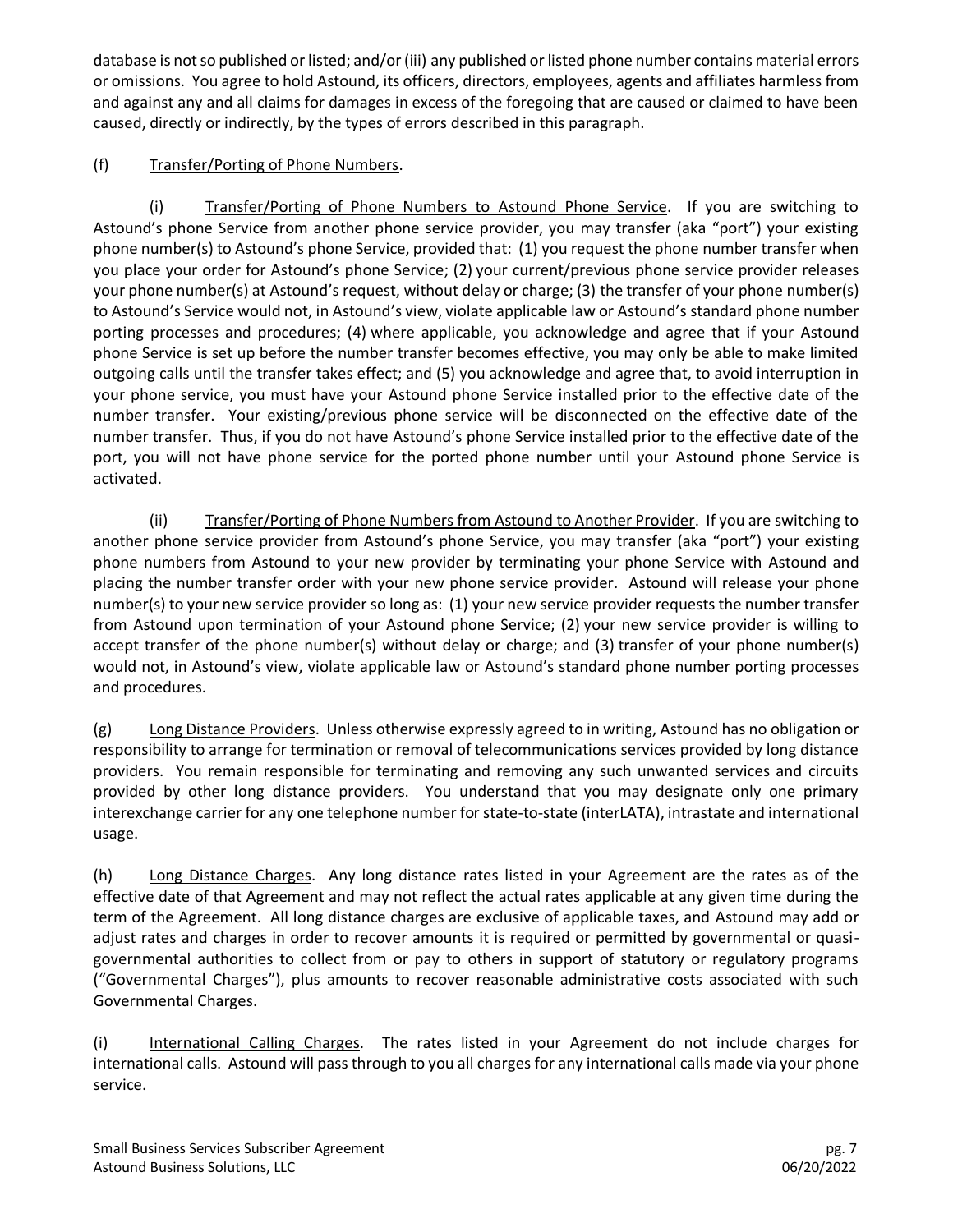(j) CPNI. Astound will have access to certain customer proprietary network information of yours ("CPNI"). Under federal law, you have a right to, and Astound has a duty to protect, the confidentiality of CPNI. CPNI may be useful to tailor services to you and to enhance Astound's ability to meet your needs. You expressly authorize Astound, its affiliates, or its sales representatives to use CPNI to determine if you could benefit from other services offered by Astound and its affiliates, and market them to you. You may withdraw your authorization at any time by informing Astound in writing. Any such withdrawal will not affect the quality of Services provided to you.

#### **8. Astound's Hosted Voice Services.**

If you receive hosted voice Services (aka UCaaS) from Astound, the provisions of this Section apply to your use of Astound's hosted voice Services.

(a) Leased Hosted Voice Equipment. If you are leasing hosted voice equipment (the "Leased Equipment") from Astound, then the Leased Equipment shall at all times be and remain the personal property of Astound. Astound shall be responsible for the regular maintenance and repair of all Leased Equipment. Should you experience problems with any of the Leased Equipment, you must contact Astound and Astound will use commercially reasonable efforts to repair or replace the malfunctioning Leased Equipment as soon as reasonably possible after receiving your notification. For Leased Equipment, Astound shall have the right at any time, and from time to time, during the service term to substitute different hosted voice equipment for some or all of the Leased Equipment initially installed at your service site; provided that the substituted Leased Equipment has equivalent or better functionality than the previously installed Leased Equipment. Should any Leased Equipment require repair or replacement due to your negligent or willful conduct, including the misuse or abuse of same, you shall reimburse Astound for the costs of such repair or replacement.

(b) Purchased Hosted Voice Equipment. If you have purchased hosted voice equipment (the "Purchased Equipment") through Astound, then upon your acceptance of the Purchased Equipment, the Purchased Equipment shall be and remain your personal property. As between Astound and you, you shall be solely responsible for the repair and maintenance of all Purchased Equipment and any and all obligations and liabilities associated therewith. **YOU ACKNOWLEDGE THAT THE PURCHASED EQUIPMENT IS NOT MANUFACTURED BY ASTOUND AND THAT ASTOUND DOES NOT SUPPORT AND SHALL HAVE NO MAINTENANCE OBLIGATIONS OR OTHER LIABILITY REGARDING SAME.** ASTOUND WILL EITHER DELIVER THE MANUFACTURER'S WARRANTY FOR THE PURCHASED EQUIPMENT DIRECTLY TO YOU OR PASS THROUGH THE MANUFACTURER'S WARRANTY TO YOU DEPENDING ON THE APPLICABLE MANUFACTURER'S POLICY. ASTOUND HEREBY ASSIGNS TO YOU ALL OF THE MANUFACTURERS' WARRANTIES AND INDEMNITIES RELATING TO THE PURCHASED EQUIPMENT TO THE EXTENT ASTOUND IS PERMITTED BY THE MANUFACTURER TO MAKE SUCH ASSIGNMENT TO YOU. SUCH ASSIGNMENT IS SUBJECT TO ALL OF THE TERMS AND CONDITIONS IMPOSED BY THE MANUFACTURER WITH RESPECT THERETO. YOUR REMEDY FOR DEFECTIVE PURCHASED EQUIPMENT SHALL BE AS SET FORTH IN THE APPLICABLE MANUFACTURER'S WARRANTY WHICH IS YOUR SOLE AND EXCLUSIVE REMEDY FOR BREACH OF AN EQUIPMENT WARRANTY. ASTOUND DOES NOT EXTEND ANY WARRANTIES, EXPRESS OR IMPLIED, INCLUDING WARRANTIES OF MERCHANTABILITY, NON-INFRINGEMENT OR FITNESS FOR A PARTICULAR PURPOSE, EITHER TO YOU OR TO THIRD PARTIES, FOR ANY PURCHASED EQUIPMENT PURCHASED BY YOU PURSUANT TO AN ORDER FORM, NOR SHALL ASTOUND HAVE ANY LIABILITY FOR ANY LOSS, DAMAGE, OR EXPENSE DIRECTLY OR INDIRECTLY ARISING FROM YOUR USE OF (OR INABILITY TO USE) THE PURCHASED EQUIPMENT OR A THIRD PARTY'S UNAUTHORIZED USE OF THE PURCHASED EQUIPMENT. Any questions concerning or requests for maintenance or repair of the Purchased Equipment should be directed to the manufacturer of the Purchased Equipment at issue. If Purchased Equipment impairs the Services, you will remain liable for payment of the applicable monthly service fees. If, at your request, Astound attempts to resolve difficulties caused by Purchased Equipment, you will be responsible for Astound's then-current commercial rates and terms for such consulting services on a time and materials basis.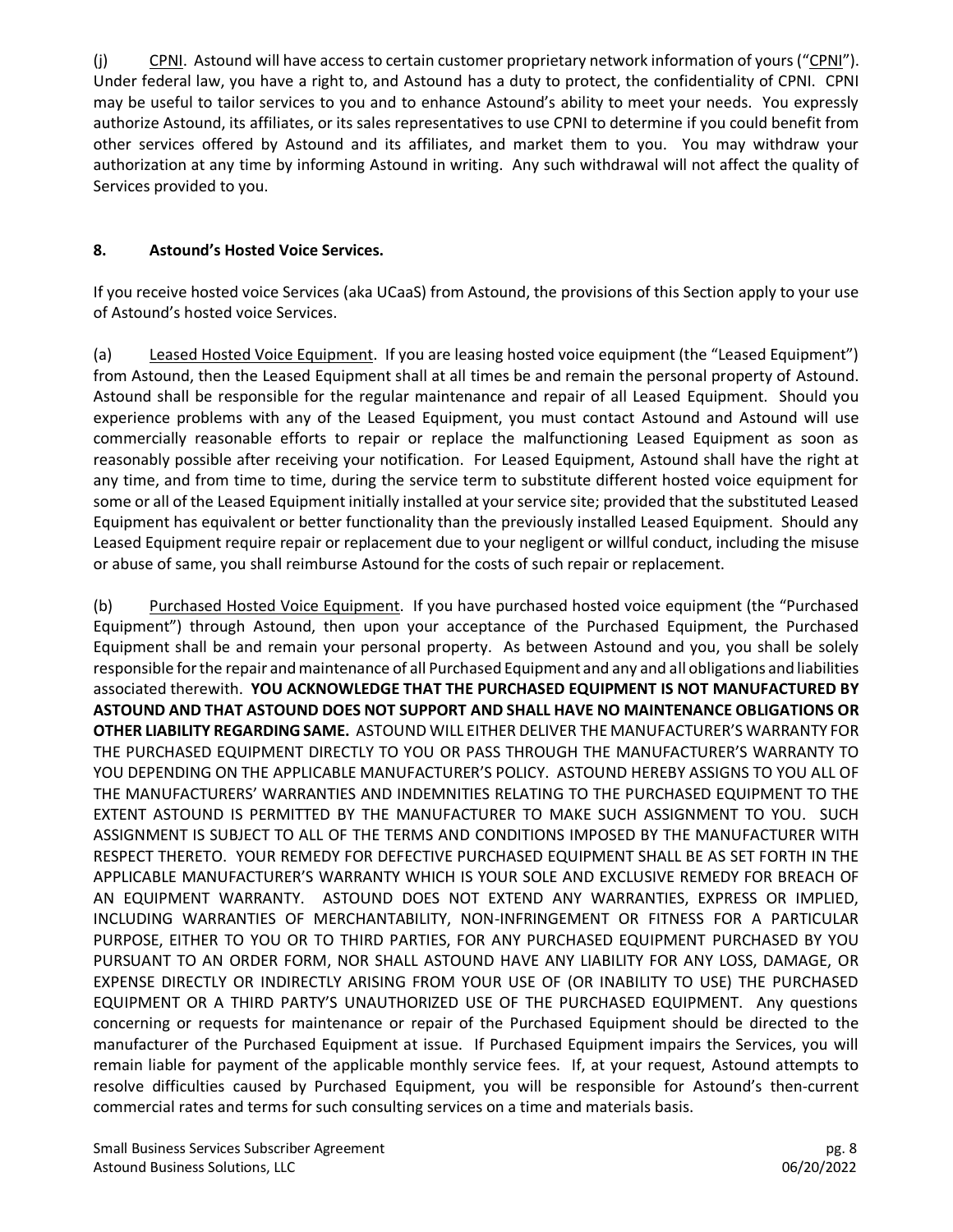(c) Installation of Hosted Voice Equipment. As a part of the hosted voice Service, Astound will install the hosted voice equipment for you (whether such equipment is Leased Equipment or Purchased Equipment) at the specified service site. If your service site contains existing inside wiring, Astound will use your existing wiring for the installation; provided, that Astound's use of any existing wiring shall not constitute any type of representation, warranty or guarantee to you that the existing wiring is in good condition and/or free from defects. If your service site does not contain the necessary inside wiring (as determined by Astound in Astound's commercially reasonable judgment), Astound will so notify you and you may elect to install wiring yourself or to request that Astound install wiring for you. If Astound installs wiring for you, such work shall be performed on a time and materials basis, with the wiring to become your personal property upon your acceptance of the Service. If, during the installation process, Astound discovers or uncovers any hazardous materials or substances at your service site: (i) Astound shall have the option to cease work at the service site and terminate your hosted voice Order Form, without any liability for or obligation to remove or remediate the hazardous materials so discovered; and (ii) you shall indemnify, defend and hold Astound harmless from and against any and all claims, costs, damages and expenses incurred by Astound in connection with or as a result of the pre-existing hazardous materials, including attorneys' and experts' fees and costs as well as the costs of any environmental assessment or remediation work that may be performed at the service site.

(d) Bring-Your-Own-Phone Provisions. For certain models of phones, Astound has the ability to attempt to connect phones that you already own (the "Customer Phones") to Astound's hosted voice Service, which eliminates the need for you to lease or purchase phones from Astound. If you elect to use your existing Customer Phones with Astound's hosted voice Service, you expressly agree to the following provisions: (i) you must supply the passwords for the Customer Phones, otherwise the phones may not be usable with Astound's network; (ii) the process of connecting the Customer Phones to Astound's network involves re-setting the Customer Phones to their factory defaults, which will delete all information stored on the phones, including contact lists, speed dial numbers, as well as the configurations established for connectivity to your previous hosted voice solution; (iii) it is possible that attempting to connect the Customer Phones to Astound's network could render one or more of the Customer Phones unusable, requiring a firmware re-flash. In such event, Astound will have no responsibility or liability for repairing or replacing the Customer Phone(s) at issue. Instead, you expressly assume the risk inherent in attempting to attach the Customer Phones to Astound's hosted voice network; and (iv) Astound will be unable to provide support and troubleshooting for Customer Phones after installation. Astound will be able to troubleshoot problems with Astound's network, but if the network is functioning property and there are technical problems with any of the Customer Phones, you must seek equipment support from the manufacturer or original vendor of the equipment.

(e) Hosted Voice Software. Certain types of hosted voice Services, such as virtual seats, mobile clients, and video conferencing solutions, require the installation of third-party software on your equipment. Additionally, both Leased Equipment and Purchased Equipment may include a limited license to use certain third-party software and/or firmware provided by the vendor or manufacturer of the Leased Equipment / Purchased Equipment. Any such software or firmware provided to you in connection with hosted voice Services shall be collectively referred to as the "Hosted Voice Software." You expressly understand and agree that, unless otherwise provided in any written license agreement or other documentation from the third-party vendor or manufacturer of the Hosted Voice Software, you may only use the Hosted Voice Software for the purposes of using and operating the Leased Equipment / Purchased Equipment and receiving the Services as contemplated by your Agreement. You understand and agree that each of the following is prohibited with respect to the Hosted Voice Software: (i) copying the Hosted Voice Software or associated documentation, either in whole or in part; (ii) modifying, reverse compiling, reverse assembling or otherwise reverse engineering the Hosted Voice Software, either in whole or in part, or attempting to do any of the foregoing; (iii) sub-licensing, leasing, subleasing, selling or otherwise distributing the Hosted Voice Software, either in whole or in part, and whether or not for profit, to any third parties; and (iv) creating derivative works of, from, based on, using or incorporating all or any portion of the Hosted Voice Software.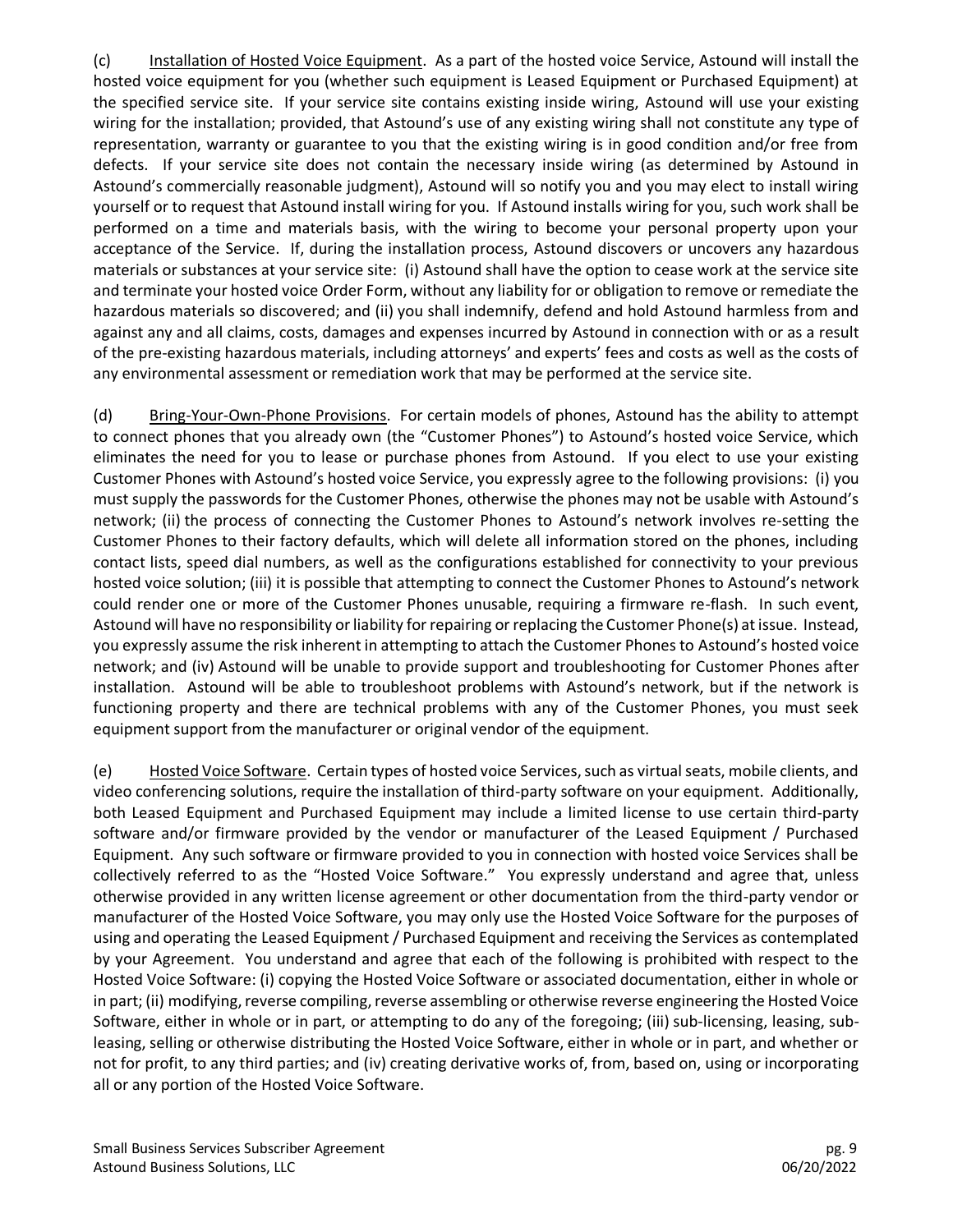(f) Use of Specific Hosted Voice Features. Astound's hosted voice Services may include certain features that are enabled by "add-in" software or service components. These features are intended to enhance the functionality of the hosted voice Services and provided you with additional convenience and collaboration tools. Examples of such features include, but are not limited to, SMS messaging, voicemail transcription, voicemail recording and other similar functions, expressly including any additional "add-in" feature enhancements that Astound may make available or incorporate into the hosted voice Services in the future. Astound has established its pricing for the hosted voice Services based on assumptions of normal business use of the hosted voice Services within the United States of America. Should your use of the hosted voice Services, including any of the "add-in" features such as SMS messaging, significantly exceed normal business use, Astound reserves the right to disable the feature(s) at issue and/or impose additional cost-recovery charges for your excessive use.

## **9. Astound's Video Services.**

If you receive video Services from Astound, the provisions of this Section apply to your use of Astound's video Services.

(a) Channel Line-Up. You expressly understand and agree that Astound may, at any time and from time to time, change the number and/or identity of the signals comprising your video Services and/or the placement of these signals. Astound, its authorized agents and equipment manufacturers may send code updates to the video equipment including, but not limited to, cable modems, digital interactive televisions with CableCARDs, and MTAs at any time it is determined necessary to do so as part of the video Services provided hereunder. Such code updates may change, add or remove features or functionality of any such equipment or the video Services.

(b) Additional Charges. Through the video Services, you (and your end users) may have the ability to purchase additional products such as video-on-demand and/or pay-per-view. You expressly agree that you shall pay for all such purchases made through your video Services, regardless of whether or not such purchases were actually authorized by you.

(c) Rate Increases. You expressly understand and agree that the pricing for video Services is subject to increase at any time. Should Astound elect to increase the price of some or all of your video Services, Astound shall provide you with at least thirty (30) days' advance written notice specifying the amount of the price increase.

(d) Public Areas. Pursuant to the provisions of one or more of Astound's programming agreements with video content providers, you may be restricted from showing certain channels of the Services in public areas (e.g., meeting rooms, lobbies, exercise rooms, restaurants, and the like). You expressly agree that you will not display the video Services in public areas. You may be required by law to obtain separate music performance license(s) if you use the audio component of the video Services in public areas. You expressly understand and agree that you are solely responsible for (i) investigating and determining the need for such license(s) and (ii) taking all steps necessary to obtain and pay for such license(s). Astound shall not be liable to you or to any third party should you violate the provisions of this paragraph.

(e) Right to Audit. Astound may, at any time, upon reasonable advance notice to you, enter onto your service site to perform an audit verifying that your use of the video Services complies with the provisions of your Agreement.

## **10. Performance; Force Majeure.**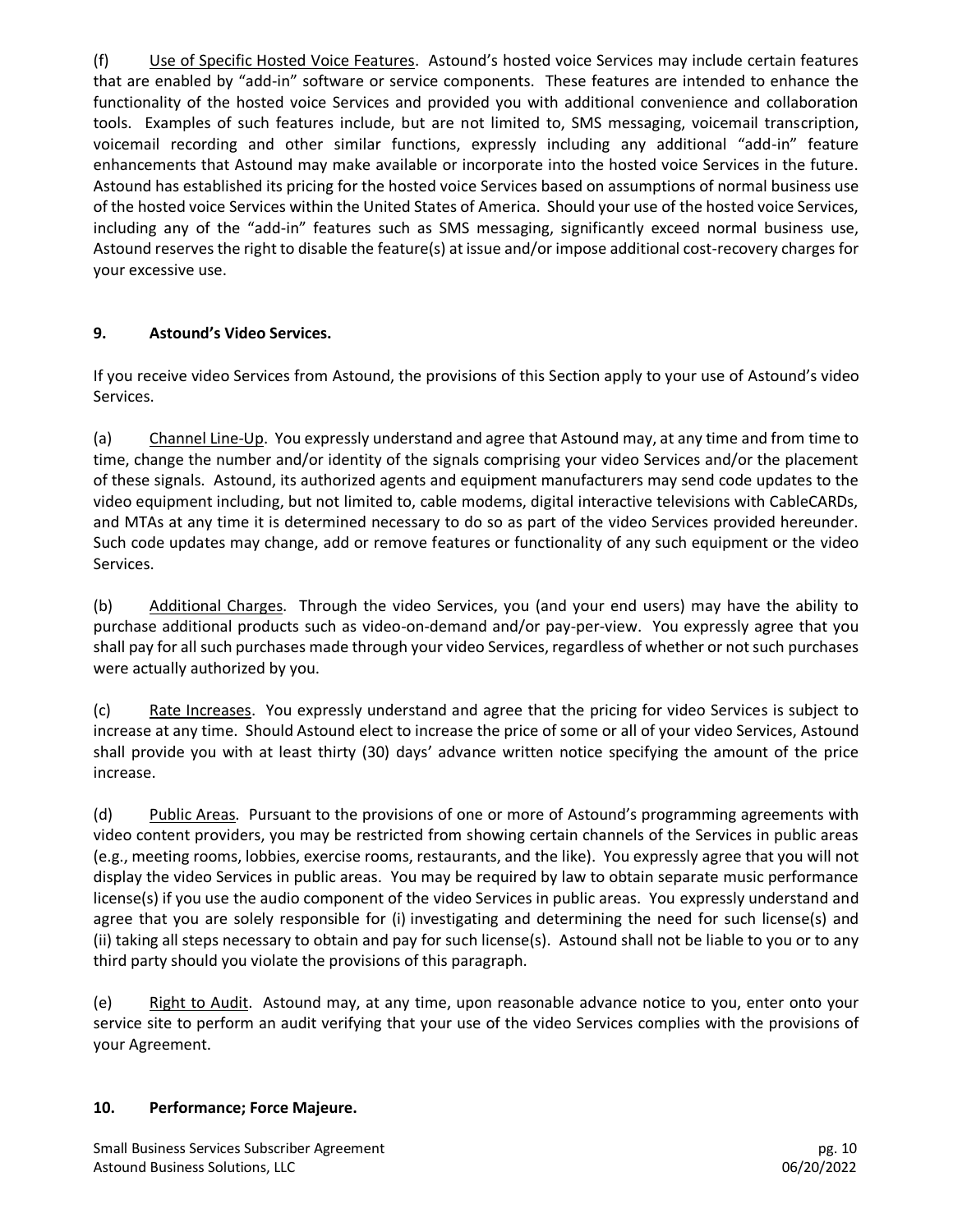(a) General Standard. Astound shall use commercially reasonable efforts in keeping with normal industry standards to ensure the Services are available to you twenty-four (24) hours per day, seven (7) days per week. It is possible, however, that there will be interruptions in the Services. You expressly understand and agree that the Services may be unavailable from time to time either for scheduled or unscheduled maintenance, technical difficulties, or for other reasons beyond Astound's reasonable control. Temporary interruptions in the Services for such reasons, as well as all interruptions caused by you, or by force majeure events, will not constitute failures by Astound to perform its obligations under your Agreement.

(b) Force Majeure. Astound shall not be liable to you for any delay in or failure of performance hereunder due to causes beyond Astound's reasonable control, including, but not limited to, acts of God, fire, flood, earthquake, ice storms, wind storms, or other sever weather events, explosion, vandalism, cable cut, power outage, terrorist acts, insurrection, riots or other civil unrest, national or regional emergency, a governmental authority's failure to timely act, inability to obtain equipment, material or other supplies due to strike, lockout or work stoppage, or any law, order, regulation, direction, action or request of any civil or military governmental authority.

### **11. Default and Remedies.**

(a) Default by Customer. Each of the following shall constitute a default by you under your Agreement (each, a "Default"): (i) if you do not pay any undisputed Fees when due, and you do not cure your failure to pay within ten (10) days after receiving written notice from Astound regarding same; (ii) if you do not comply with any other material provision of your Agreement, and you do not cure your non-compliance within thirty (30) days of receiving written notice from Astound regarding the breach; or (iii) if you file or initiate proceedings, or have proceedings initiated against you, seeking liquidation, reorganization or other relief (such as the appointment of a trustee, receiver, liquidator, custodian or other such official) under any bankruptcy, insolvency or other similar law, and the same is not dismissed within sixty (60) days.

(b) Remedies for Customer's Default. In the event of your Default under your Agreement, Astound may, at its option: (i) suspend any applicable Services until such time as your Default has been corrected (provided, however, that any suspension shall not relieve your on-going obligation to pay Astound all Fees and other amounts due under the Agreement as if such suspension of Services had not taken place); (ii) terminate the applicable Service(s) and/or the applicable Order Form(s) for cause; and/or (iii) pursue any other remedy available to Astound under the Agreement or applicable law. In the event of early termination by Astound for your Default pursuant to this Section 11(b), you shall pay Astound the Termination Charge described in Section 5(g) above.

(c) Default by Astound. Each of the following shall constitute a Default by Astound under your Agreement: (i) if Astound does not comply with any material provision of the Agreement, and Astound does not cure its non-compliance within thirty (30) days of receiving written notice from you regarding the breach; or (ii) if Astound files or initiates proceedings, or has proceedings initiated against it, seeking liquidation, reorganization or other relief (such as the appointment of a trustee, receiver, liquidator, custodian or other such official) under any bankruptcy, insolvency or other similar law, and the same is not dismissed within sixty (60) days.

Small Business Services Subscriber Agreement pg. 11 Astound Business Solutions, LLC 06/20/2022 (d) Remedies for Astound's Default. In the event of Astound's Default under the Agreement, you may, at your option: (i) terminate the applicable Service(s) and/or the applicable Order Form(s) for cause without incurring any Termination Charge or other early termination fee; and/or (ii) pursue any other remedy available to you under your Agreement or applicable law. In the event of early termination by you for Astound's Default pursuant to this Section 11(d), Astound shall reimburse you for any pre-paid, unused monthly service Fees attributable to the terminated Service(s) and/or Order Form(s), and your shall have no further liability to Astound for the terminated Service(s) and/or Order Form(s). Early termination by you pursuant to this Section shall not relieve you of your obligation to pay all Fees incurred prior to the early termination date.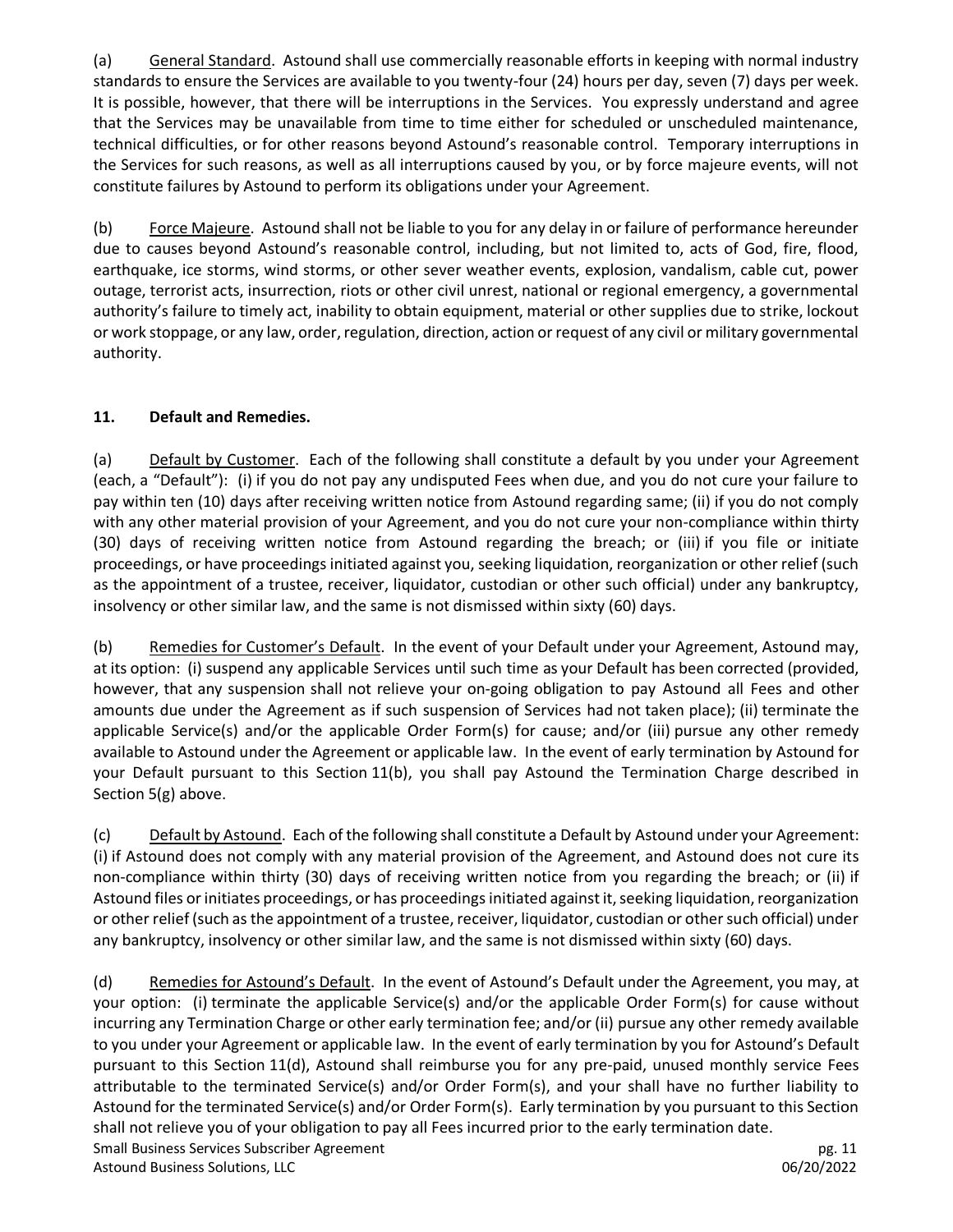### **12. Limitation of Liability.**

(a) General Limitations. Astound shall not be liable for any loss or damage occasioned by a force majeure event. Astound shall not be liable to you for any indirect, incidental, special, consequential, exemplary or punitive damages arising out of or incurred in connection with Astound's performance or failure to perform under your Agreement, including, by way of example and not by way of limitation, lost profits, lost revenue, loss of goodwill, loss of anticipated savings, loss of business opportunity, loss of data or cost of purchasing replacement services, even if Astound had been advised, knew or should have known of the possibility of such special damages. Astound's total cumulative liability to you for any and all causes and claims arising under your Agreement, whether based in contract, tort, warranty or otherwise shall be limited to the lesser of: (i) the actual direct damages sustained by you; or (ii) an amount equivalent to the total monthly recurring charges received by Astound from you for the Service(s) at issue during the three (3) month period immediately preceding the event giving rise to the liability. **You irrevocably and permanently release Astound from all obligations, liability claims or demands in excess of the foregoing limitations**.

(b) Disclaimer of Warranties. EXCEPT AS EXPRESSLY SET FORTH ELSEWHERE IN YOUR AGREEMENT, ASTOUND MAKES NO WARRANTIES OR REPRESENTATIONS, EXPRESS, IMPLIED, STATUTORY OR OTHERWISE, EITHER IN FACT OR BY OPERATION OF LAW, AS TO THE DESCRIPTION, QUALITY, MERCHANTABILITY, COMPLETENESS, FITNESS FOR A PARTICULAR PURPOSE OR USE OF ANY SERVICE(S) OR ANY ASTOUND EQUIPMENT PROVIDED TO YOU PURSUANT TO YOUR AGREEMENT.

(c) Assumption of Risk. Astound has no control over and expressly disclaims any liability or responsibility whatsoever for (i) the content of any information transmitted or received by you through your Service(s), or (ii) Service interruptions attributable to your network, to failures of the Customer Equipment, or to any other such causes. YOU UNDERSTAND AND AGEE THAT YOUR USE OF YOUR SERVICES IS AT YOUR OWN RISK. YOU SHALL BE SOLELY RESPONSIBLE FOR THE SECURITY, CONFIDENTIALITY AND INTEGRITY OF INFORMATION YOU TRANSMIT OR RECEIVE USING YOUR SERVICES.

## **13. Indemnification.**

You shall indemnify, defend and hold Astound and its members, managers, officers, agents and employees harmless from and against any and all claims, lawsuits or damages asserted against them by any third-party to the extent the same arise out of or are due to: (i) your negligence or willful misconduct in exercising your rights or performing your obligations under your Agreement; (ii) your noncompliance with or default under your Agreement; and/or (iii) your failure to comply with applicable law in connection with your performance under your Agreement.

#### **14. Binding Arbitration.**

(a) Agreement to Arbitrate. Except as set forth in Subsection 14(b) below, any and all disputes, controversies or claims, whether based in contract, tort, warranty, statute, fraud, misrepresentation or any other legal theory, arising out of or related to your Agreement and the Service(s) provided to you by Astound pursuant to your Agreement that are not resolved between the parties through good faith negotiation shall be settled and determined by final and binding arbitration. Any arbitration proceeding shall be a bilateral proceeding involving only you and Astound; you may not act or purport to act as a representative of a class or group of similarly situated persons. The Federal Arbitration Act, 9 U.S.C. §§ 1-15, not state law, shall govern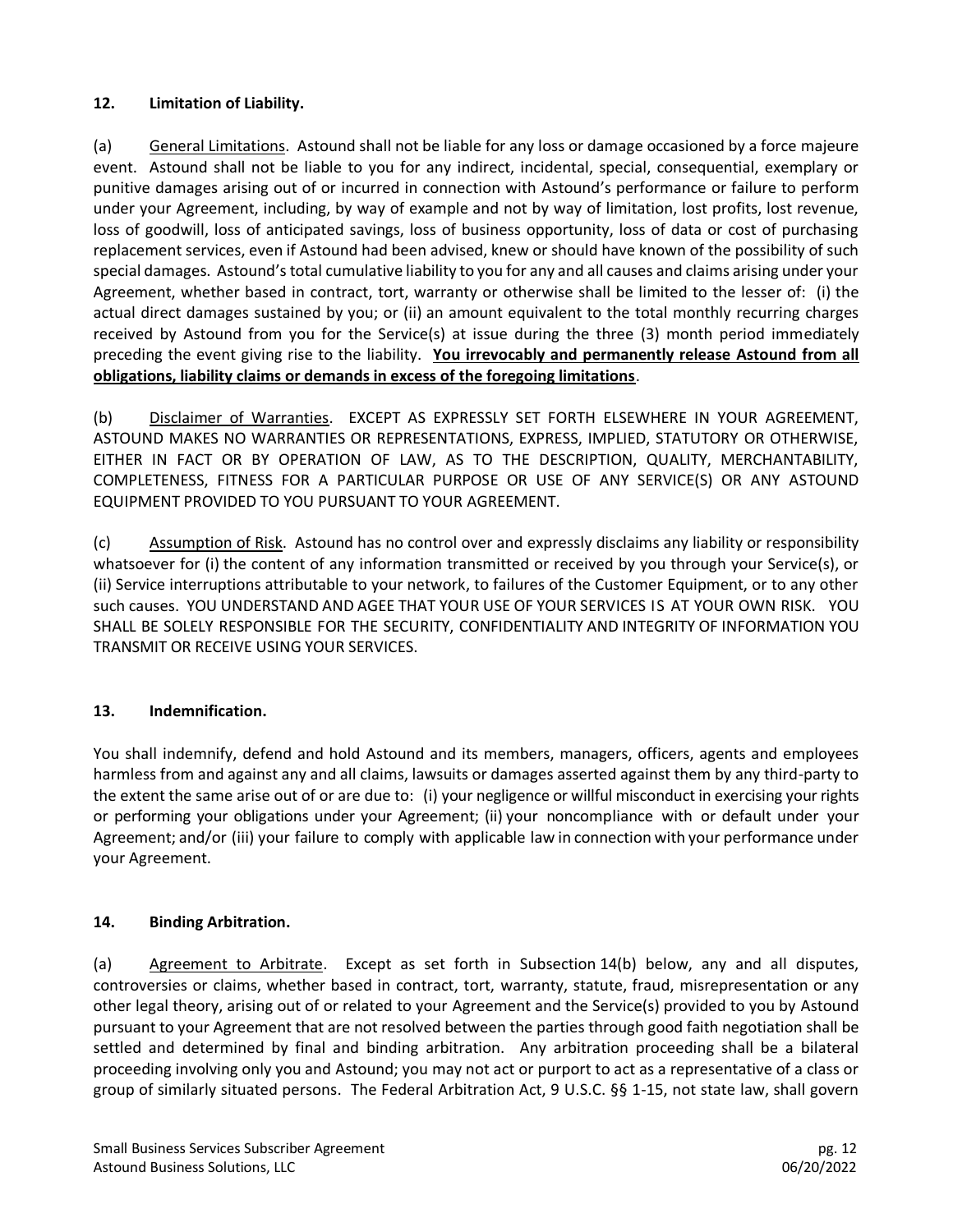the arbitrability of all disputes. The provisions of this Section 14 shall survive the expiration or termination of your Agreement.

(b) Exclusion from Arbitration; Option to Proceed in Small Claims Court. Notwithstanding the provisions of Subsection 14(a) above, where the total amount in controversy in the dispute is Five Thousand Dollars (\$5,000) or less, the party pursuing the claim (either you or Astound) may elect to resolve the dispute through arbitration, or may instead elect to resolve the dispute in small claims court.

(c) Arbitration Procedure. Any arbitration hearing shall be before a single neutral arbitrator and shall be held in a location reasonably convenient to both you and Astound, in the offices of Judicial Arbitration & Mediation Services, Inc. or a similar professional dispute resolution organization. The arbitration shall be administered pursuant to the Commercial Arbitration Rules of the American Arbitration Association. The arbitrator shall not have the power to order any pre-hearing discovery of documents or the taking of depositions, but may compel attendance of witnesses and the production of documents at the hearing. Any award of the arbitrator shall be in writing and shall state the reasons for the award. The arbitrator shall not have the power to award any damages in excess of the liability limitations set forth in the Agreement. Judgment upon an award may be entered in any court having competent jurisdiction. The parties, their representatives and participants and the arbitrator shall hold the existence, content and result of the arbitration in confidence, except to the limited extent necessary to enforce a final settlement agreement or to obtain or enforce a judgment on an arbitration decision and award. Each party shall bear its own expenses and the parties shall share equally the filing and other administrative fees of the arbitration including the expenses of the arbitrator.

(d) Waiver of Your Rights. **YOU EXPRESSLY UNDERSTAND AND AGREE THAT BY EXECUTING YOUR ORDER FORM AND RECEIVING SERVICES FROM ASTOUND, YOU ARE AGREEING TO THE PROVISIONS OF THIS SECTION 14 WHICH REQUIRE THAT ANY DISPUTES BETWEEN YOU AND ASTOUND BE RESOLVED BY BINDING ARBITRATION AND NOT BY GOING TO COURT BEFORE A JUDGE AND/OR A JURY. YOU KNOWINGLY AND IRREVOCABLY WAIVE, TO THE FULLEST EXTENT PERMITTED BY LAW, YOUR STATUTORY AND CONSTITUTIONAL RIGHT TO TRIAL BEFORE A JUDGE AND/OR A JURY OF ANY DISPUTES, CLAIMS OR ISSUES ARISING OUT OF OR RELATING TO YOUR AGREEMENT AND THE SERVICES PROVIDED TO YOU BY ASTOUND.** 

#### **15. Miscellaneous.**

(a) Entire Agreement. The Agreement constitutes the entire agreement between you and Astound regarding the Service(s) provided to you by Astound pursuant to the Agreement. The Agreement supersedes all prior agreements, proposals, representations, statements, or understandings, whether written or oral, concerning the Service(s) or the parties' rights or obligations regarding the Service(s). Any prior representations, promises, inducements, or statements of intent regarding the Service(s) that are not expressly provided for in the Agreement are of no effect.

(b) Governing Law; Interpretation. The Agreement and all matters arising out of the Agreement shall be governed by the laws of the State in which you receive your Service(s) from Astound. The Agreement and each of the terms and provisions of it are deemed to have been explicitly negotiated by the parties, and the language in all parts of the Agreement shall, in all cases, be construed according to its fair meaning and not strictly for or against either of the parties. If any provision of the Agreement or the application thereof to any person or circumstance shall, for any reason and to any extent, be found invalid or unenforceable, the remainder of the Agreement and the application of that provision to other persons or circumstances shall not be affected thereby, but shall instead continue in full force and effect.

Small Business Services Subscriber Agreement pg. 13 Astound Business Solutions, LLC 06/20/2022 (c) No Assignment. You understand and agree that the Order Form you signed with Astound is for your sole benefit. You may not assign or transfer your rights under any Order Form to any other person without the prior written consent of Astound, which may be granted or withheld in Astound's sole discretion. Any attempt